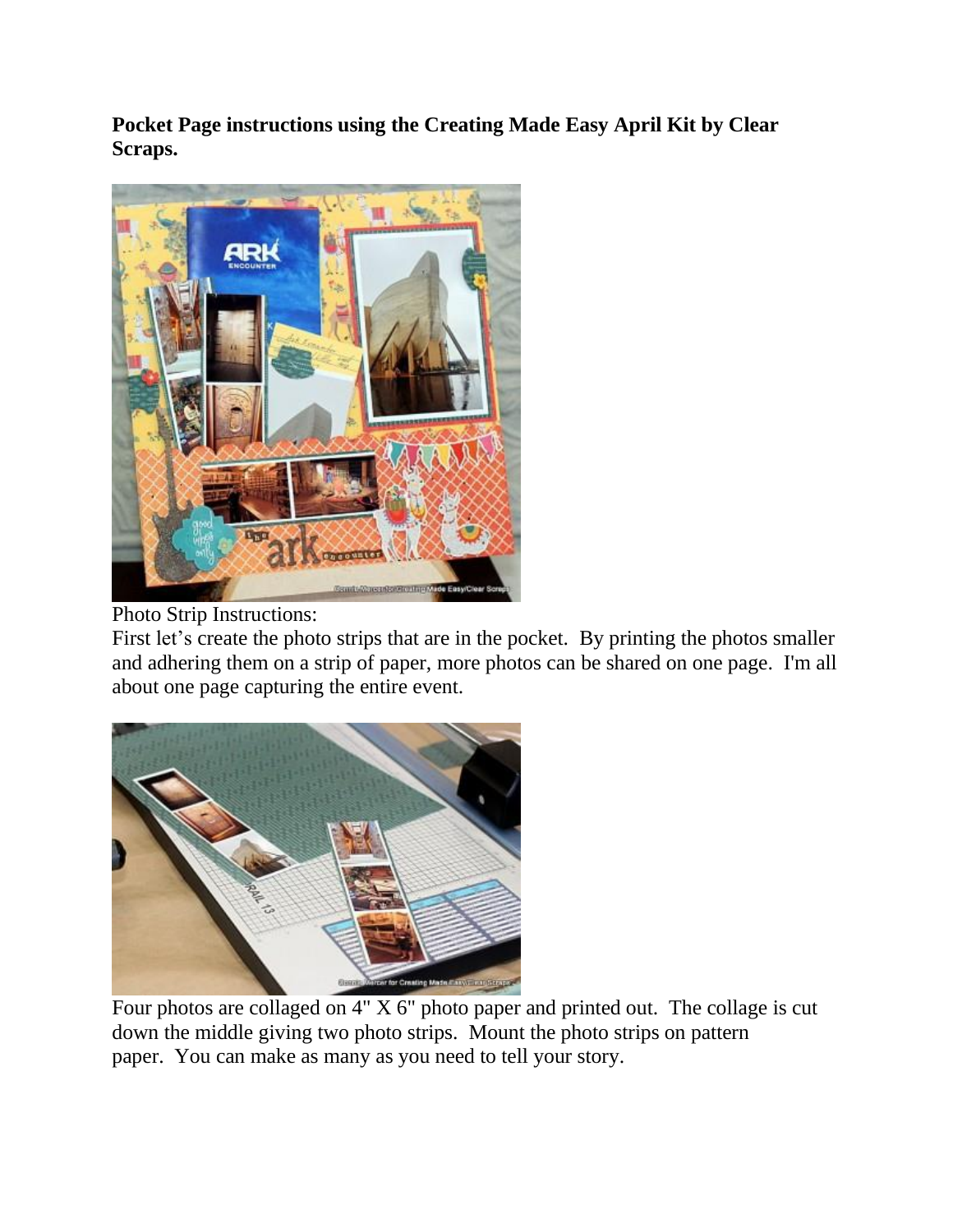

Memorabilia and Photo Pocket instructions:

Cut a piece of pattern paper 12" x 4", shade with ink and use a decorative border punch on the top edge. Shade with ink when finished. This will be the pocket that holds the memorabilia and photo strips.



Chipboard Guitar Instructions:

Ink the chipboard guitar with Distress Oxide/Vintage Photo, cover with clear embossing powder, shake off the extra and emboss with a heating tool.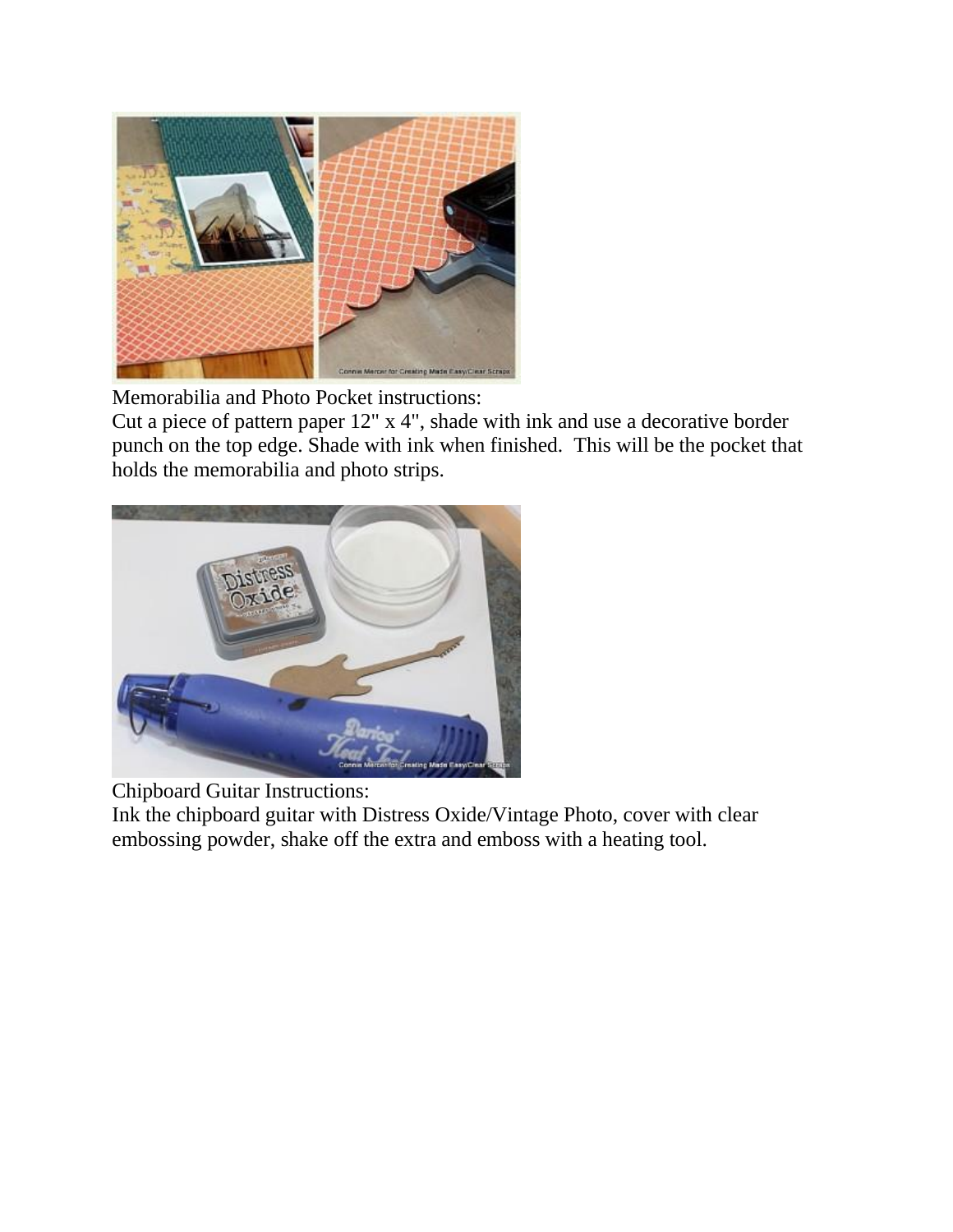

Instructions to assemble the Pocket Page:

Remove plastic film from both sides of the 12" X 12" acrylic sheet. Add the pocket to the bottom of the acrylic page using Beacon adhesive or a tape runner. Mount the focal photo on the top left. Mat with coordinating pattern papers from the **Creating Made Easy April Kit.** Turn the acrylic page over, to the backside of the pocket page, an adhere glue (Beacon 527) to the areas where the pocket was adhered and the focal photo. Those spots of glue will hold the background pattern paper in place without showing glue stains through the acrylic (sometimes happens). Tag a small drop of glue in each top corner of the pattern paper, so the paper is secure. Lay the acrylic front over the pattern paper you are using for the background.